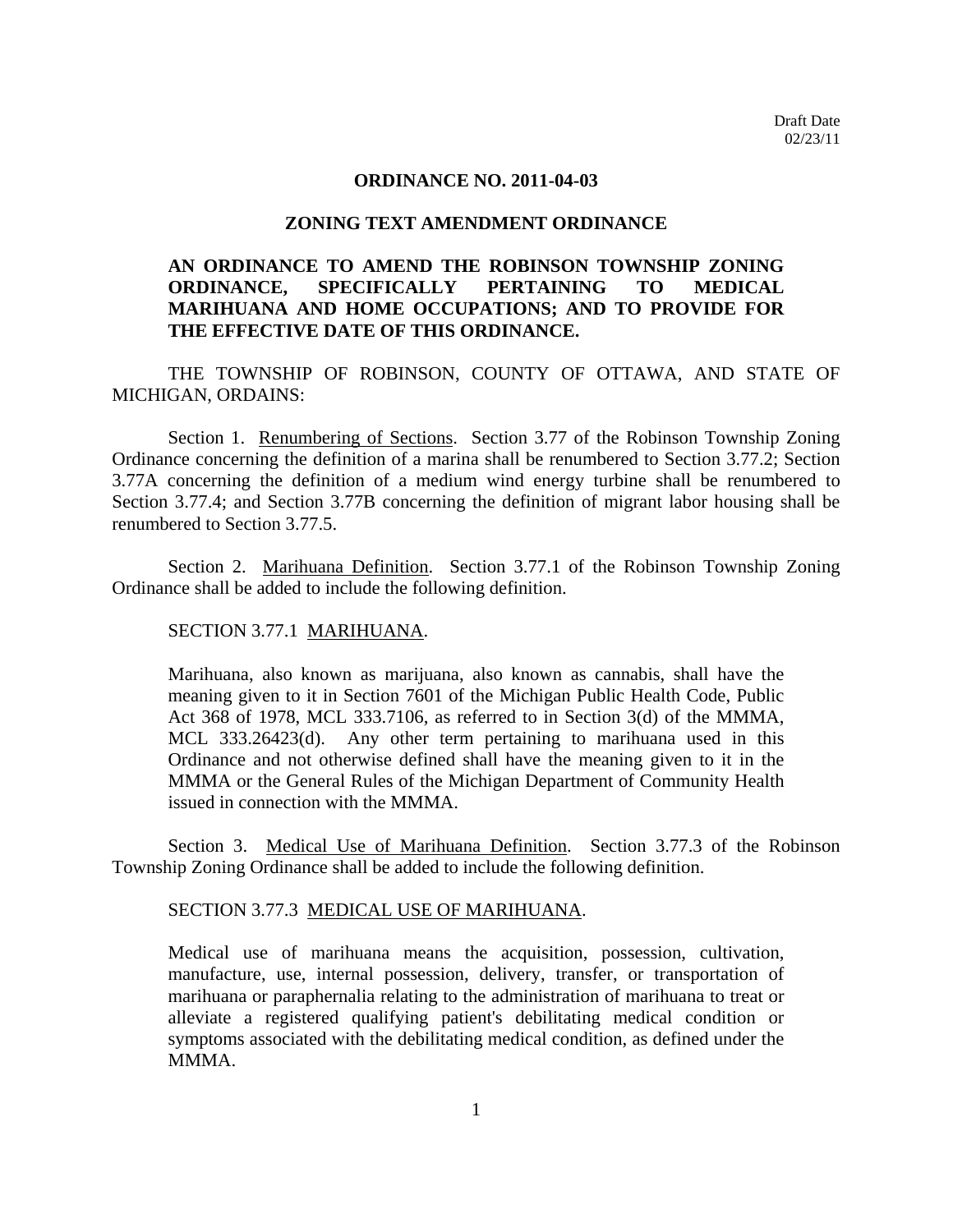Section 4. MMMA Definition. Section 3.77.6 of the Robinson Township Zoning Ordinance shall be added to include the following definition.

SECTION 3.77.6 MMMA.

 MMMA means the Michigan Medical Marihuana Act; Public Act 2008, Initiated Law, as amended.

 Section 5. Home Occupations. Section 4.18A of the Robinson Township Zoning Ordinance shall be added to state in its entirety as follows.

## SECTION 4.18A OPERATION OF REGISTERED PRIMARY CAREGIVER AS HOME OCCUPATION.

 A home occupation shall include an individual's ability to operate as a registered primary caregiver, as defined by and in compliance with the General Rules of the Michigan Department of Community Health, Michigan Admin Code, R 333.101 through R 333.133 (the "General Rules"), the MMMA, and the requirements of Section 4.18 of this Ordinance. Nothing in this Section, or in any companion regulatory provision adopted in any other provision of this Ordinance, is intended to grant, nor shall it be construed as granting, immunity from criminal prosecution for growing, selling, consuming, using, distributing, or possessing marihuana not in strict compliance with the MMMA and the General Rules. Also, since Federal law is not affected by the MMMA or the General Rules, nothing in this Section, or in any companion regulatory provision adopted in any other provision of Ordinance, is intended to grant, nor shall it be construed as granting, immunity from criminal prosecution under Federal law. The MMMA does not protect users, caregivers or the owners of properties on which the medical use of marihuana is occurring under the Federal Controlled Substances Act or any other applicable Federal legislation. The following requirements for a registered primary caregiver shall apply.

- (A) The medical use of marihuana shall comply at all times and in all circumstances with the MMMA and the General Rules, as they may be amended from time to time.
- (B) A registered primary caregiver must be located outside of a one-thousand (1,000) foot radius from any school, library, or day-care home with less than seven (7) children and therefore not considered a group day-care home under this Ordinance, to insure community compliance with Federal "Drug-Free School Zone" requirements.
- (C) Not more than one (1) registered primary caregiver shall be permitted to service qualifying patients per dwelling unit.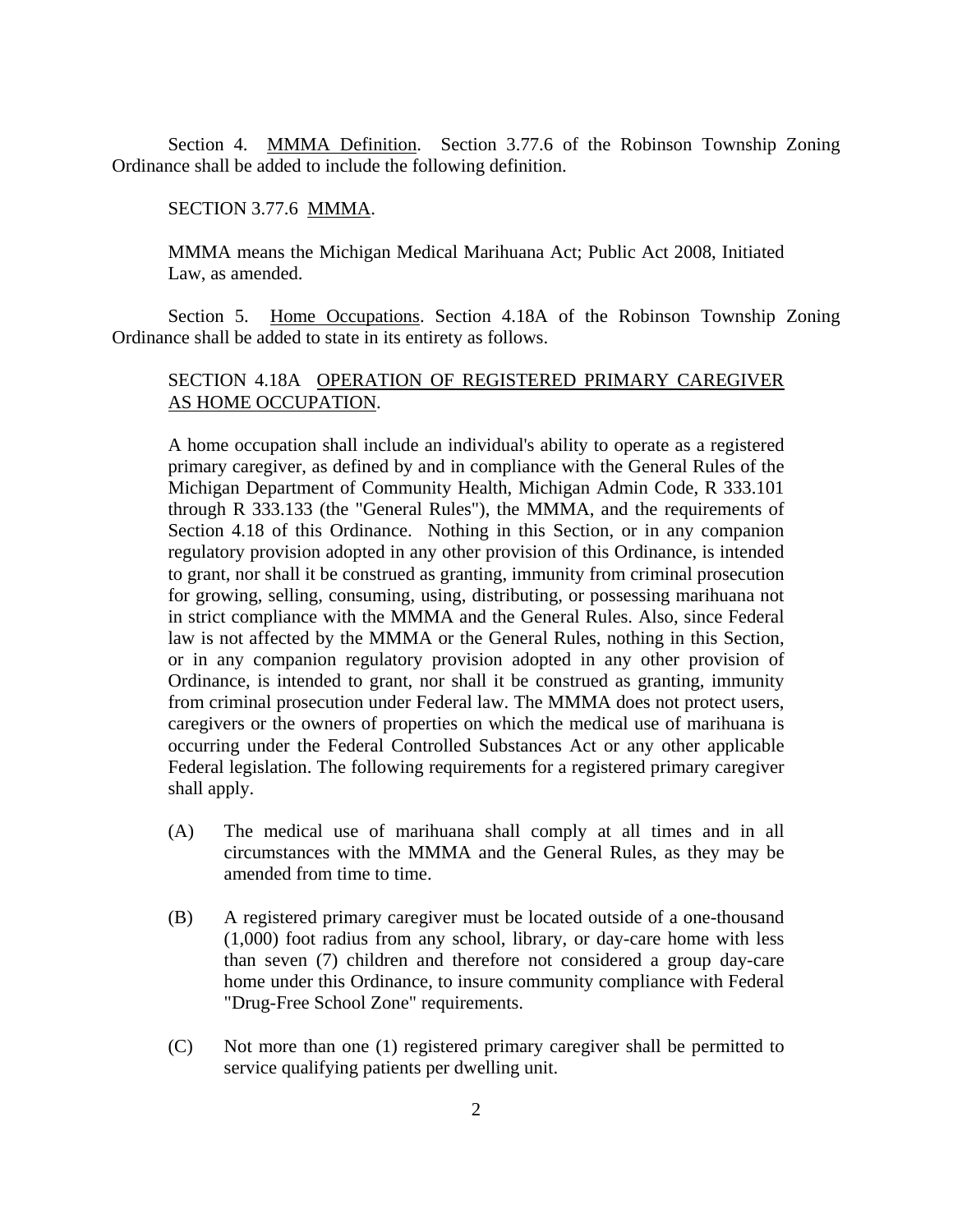- (D) All necessary building, electrical, plumbing and mechanical permits shall be obtained for any portion of the dwelling unit in which electrical wiring, lighting or watering devices that support the cultivation, growing or harvesting of marihuana are located.
- (E) If a room with windows is utilized as a growing location for marihuana, any lighting between the hours of 11:00 p.m. to 7:00 a.m. shall employ shielding methods, without alteration to the exterior of the dwelling unit, to prevent ambient light spillage that may create a distraction for adjacent properties.
- (F) That portion of the dwelling unit where energy usage and heat exceeds typical residential use, such as a grow room, and the storage of any chemicals such as herbicides, pesticides, and fertilizers shall be subject to inspection and approval by the Fire Department to ensure compliance with applicable standards.
- (G) The lot and dwelling unit shall be open for inspection upon request by any or all of the following for compliance with all applicable laws and rules: the Zoning Administrator or the building official or the Fire Department or law enforcement officials.
- (H) Any permitted sign for the medical use of marihuana shall not include a pictorial representation of the product provided at that dwelling unit, any references to marihuana, alternate spellings of marihuana, slang terms for marihuana, or any references to or pictorial representations of drug paraphernalia.
- (I) In the event of a conflict between the provisions of this Section and Section 4.18 of this Ordinance, this Section shall control.

Section 6. Effective Date. The foregoing amendment to the Robinson Township Zoning Ordinance was approved and adopted by the Township Board of Robinson Township, Ottawa County, Michigan on April 18, 2011, after a public hearing as required pursuant to Michigan Act 110 of 2006, as amended. This Ordinance shall be effective on April 30, 2011, which date is eight days after publication of the Ordinance as is required by Section 401 of Act 110, as amended, provided that this effective date shall be extended as necessary to comply with the requirements of Section 402 of Act 110, as amended.

Tracy Mulligan, Jackie Frye, Township Supervisor Township Clerk

RAB/lls

\_\_\_\_\_\_\_\_\_\_\_\_\_\_\_\_\_\_\_\_\_\_\_\_\_\_\_\_\_\_\_\_\_\_\_\_ \_\_\_\_\_\_\_\_\_\_\_\_\_\_\_\_\_\_\_\_\_\_\_\_\_\_\_\_\_\_\_\_\_\_\_\_